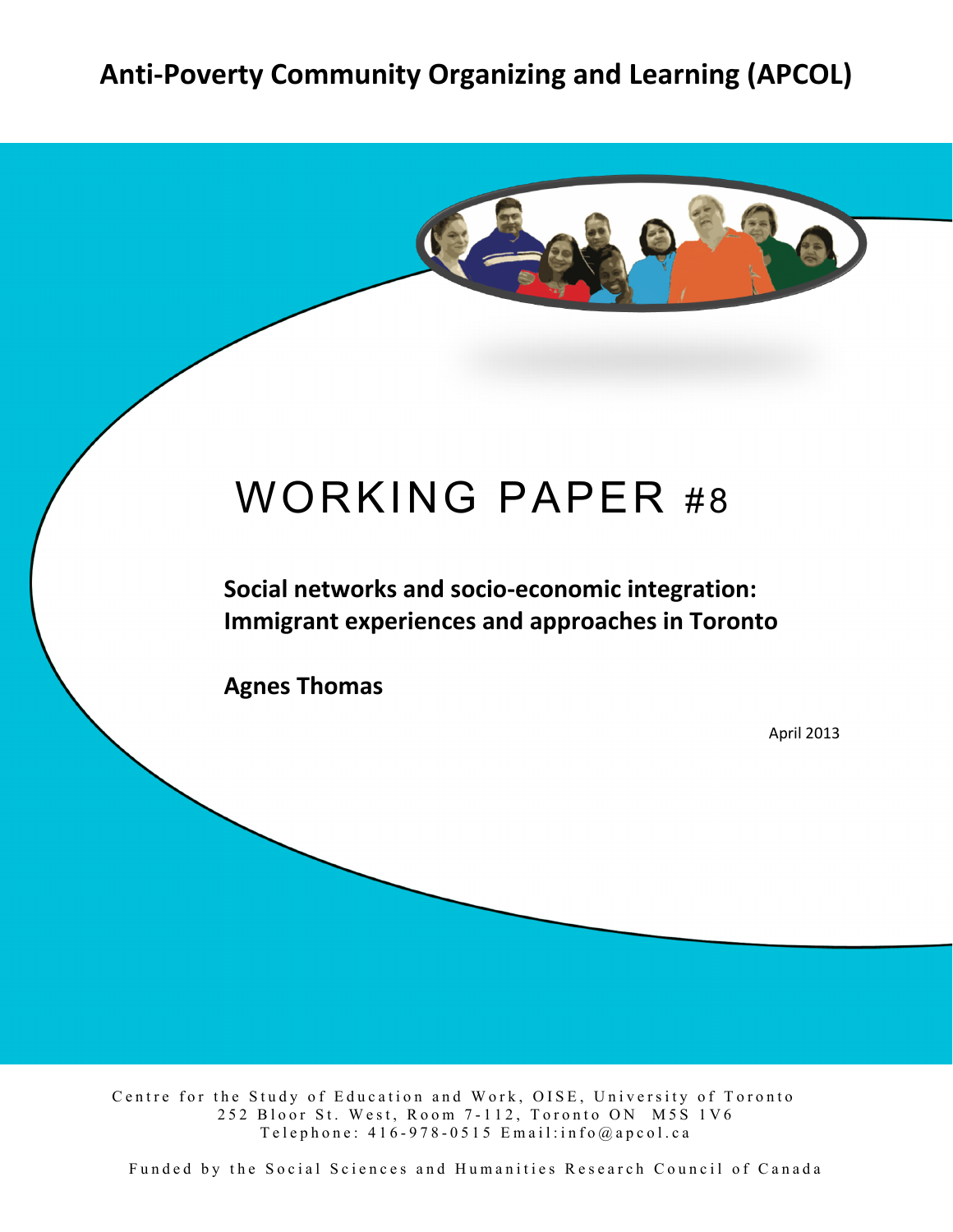The Anti-Poverty Community Organizing and Learning (APCOL) project represents a partnership effort across several post-secondary institutions and a range of communitybased groups in Toronto (Canada). This project was funded by the Social Science and Humanities Research Council of Canada, under its Community University Research Alliance program (2009-2014). Drawing on carefully designed survey and case study methods as well as a participatory action research orientation - the aim of this research project has been to offer the most intensive study of activist learning and development in anti-poverty work in Canada.

The co-editors are pleased to present its official working paper series. The publications contained in this series are linked to APCOL project work and themes. They are authored and co-authored by academic as well as community-based researchers. The material is the copy-right of individual authors or co-authors. Rights for use in the APCOL Working Paper Series is granted to the APCOL project for these purposes only.

APCOL Working Paper Series Co-Editors: Stephanie Ross (York University, Toronto, Canada) Peter Sawchuk (University of Toronto, Toronto, Canada)

APCOL Project Co-Leaders: Sharon Simpson (Labour Community Services, Toronto, Canada) Peter Sawchuk (University of Toronto, Toronto, Canada)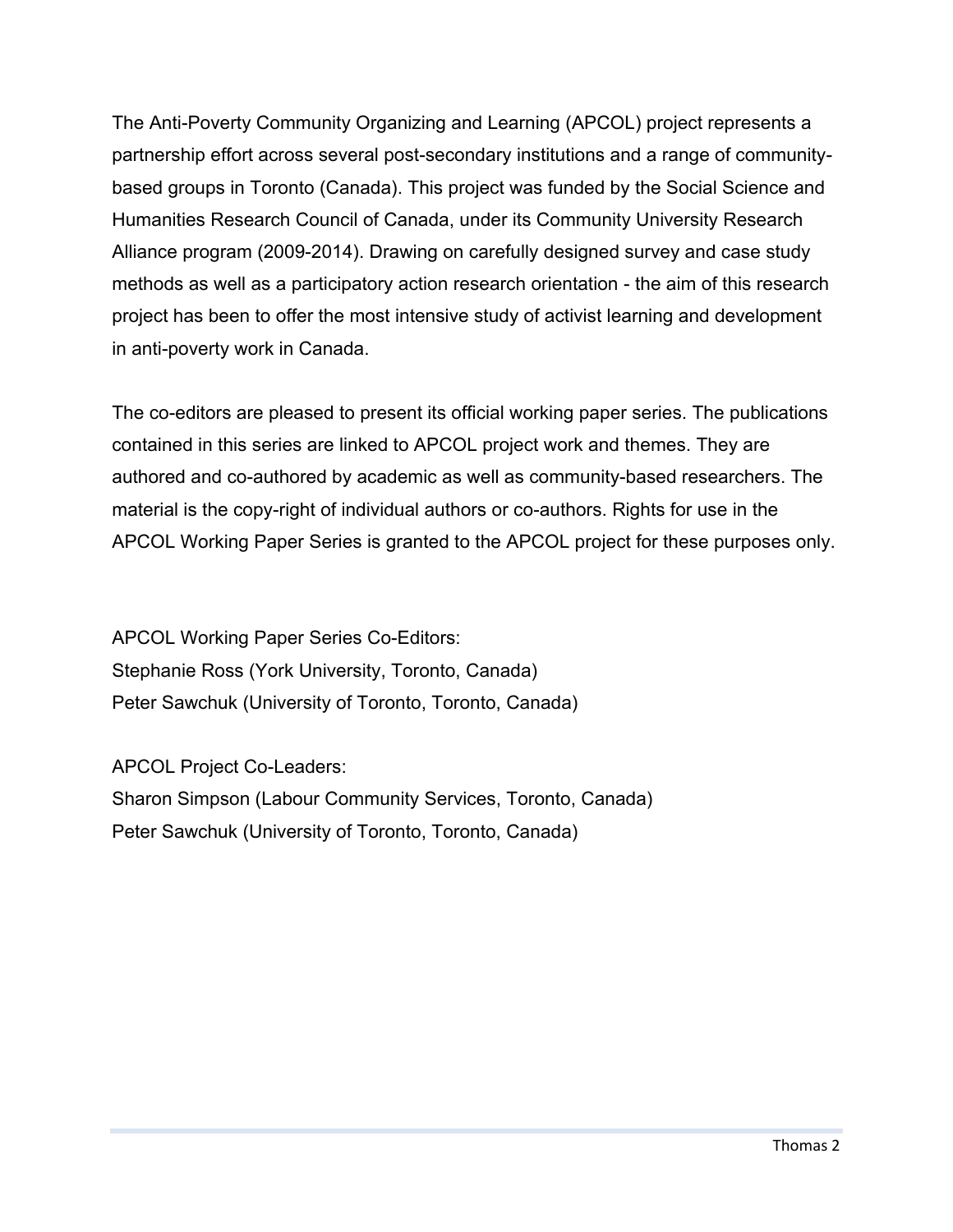### Social networks and socio-economic integration: **Immigrant experiences and approaches in Toronto**

Agnes Thomas Ontario Institute for Studies in Education University of Toronto

**Abstract:** This paper analyses the findings from the Anti Poverty Community Organizing and Learning (APCOL) survey and case study done in one of the selected neighbourhood in Toronto. These findings will be examined from the context of social network theory. Based on these findings, this paper will attempt to answer the following questions: What role do social networks play in the lives of people who live in the margins of this city? What types of networks are functional in their lives and what integral roles do social networks play in organizing their work lives? What are some limitations the present social network analysis theory has in analysing these types of community networks and informal connections.

By exploring these questions, this analysis critically examines the themes established from the preliminary findings of the survey and case study in the context of social network. These four themes are i) immigrant women and their social organization in the community; ii) immigrants and issue of social mobility; iii) gendered division of labour in the informal sector through informal networks (mainly in the cash sector); and iv) activism carried out in informal networks to fight oppression and poverty. This paper also provides an overview of the social network theory and labour market trends of immigrant populations in Canada.

**Keywords**: Immigrants, social networks, community organizing and collective action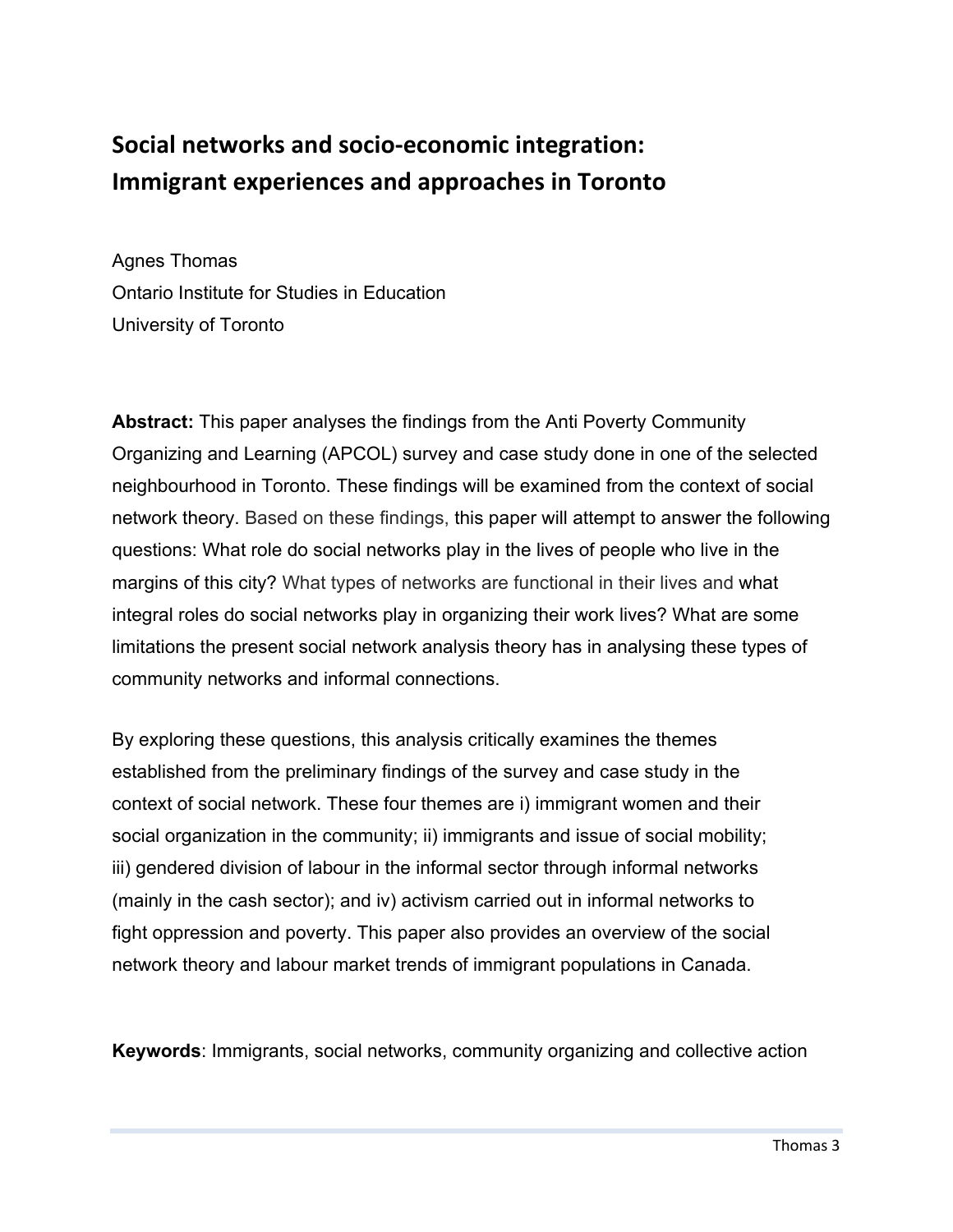# SOCIAL NETWORKS AND SOCIO-ECONOMIC INTEGRATION: IMMIGRANT EXPERIENCES AND APPROACHES IN TORONTO

"Society is not merely an aggregate of individuals; it is the sum of the relations in which these individuals stand to one another" (Marx, 1857, in Breiger, 2004).

#### **INTRODUCTION**

This paper is based on the preliminary findings from the Anti-Poverty Community Organizing and Learning (APCOL) research project, a five-year SSHRC-funded<sup>i</sup> project focussing on activism and informal learning<sup>ii</sup> in under-resourced neighbourhoods in Toronto. The main goal of this paper is to explore informal activities and learning that occurs through community organizing and networks. Furthermore, this paper will also examine the role social networks play in activating those activities among people living in marginalized communities. This paper analyses the findings from one of the selected neighbourhoods in Toronto where a majority of the population is new immigrants who came to Canada in the last two decades. The data was collected using a case study model of research over a period of 10-12 months. Drawing from the standpoint theory in institutional ethnographic framework<sup>iii</sup>, data was provided by individual interviews (12) among immigrant women actively involved in informal activities and community work; surveys from community members (72); and notes from participant observations of different community events and local neighbourhood gatherings.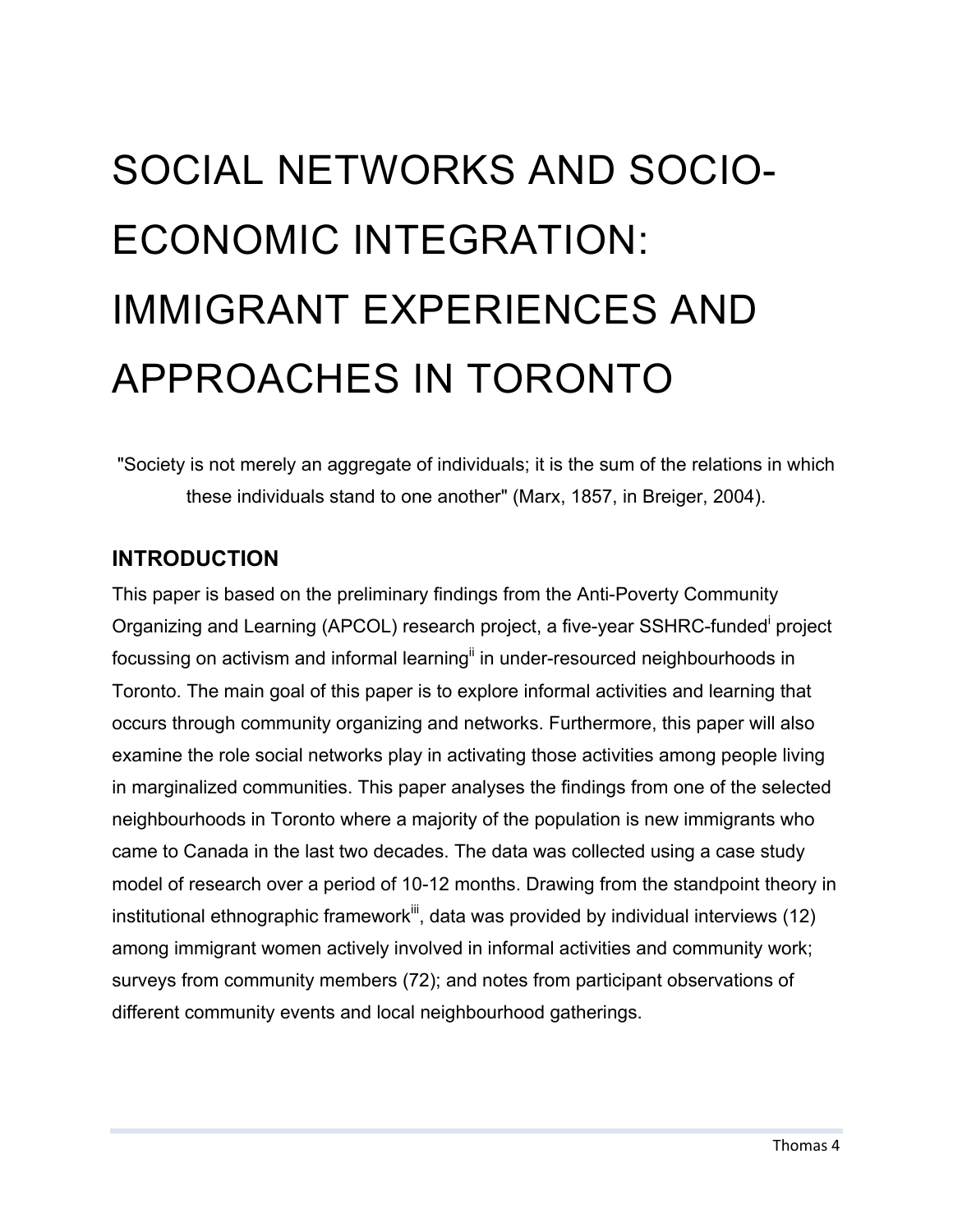The research questions that informed this case study are the following: how do women organize themselves in the communities to fight poverty and other forms of oppression? What are the motivating factors that lead them to work in the community and form groups? What role do social networks play in these communities and initiatives? What types of informal activities take place in a typical under-resourced neighbourhood when people are seeking alternatives to formal employment and social development opportunities? The women interviewed are from diverse backgrounds and cultures. Many are mothers who stay home to care for their children and manage their households. The majority of these women have a minimum of one university degree. Several of them had formal employment experiences and were part of the labour market prior to immigration to Canada, and most are from South Asia. The surveys were taken by adults (18 years +) from all age groups from various ethnic and cultural backgrounds. Participant observation<sup>iv</sup> notes were taken from various women's group meetings, community celebrations, and bazaars run by local agencies or community members themselves. The first part of this paper provides a brief overview of few networks theory frameworks that is relevant to this paper. The second part of this paper contextualises immigrants in the city through a brief literature review and the key findings from the study with reference to networks. The third and fourth parts of this paper demonstrate collective action and organizing through networks, and informal learning and motivation. The final part is the conclusion and questions that indicate the need for further study.

#### **SOCIAL NETWORK PERSPECTIVES AND THEMES**

The essence of social network analysis is that it examines the world as a set of nodes and a set of ties that connect some or all of these nodes (Wellman, 1998). In this paper, the concept of a social network analysis is informed by Granovetter's activity-specific network theory analysis (1973), and Wellman's (1998) analysis of the privatization and domestication of community. Granovetter presents two aspects of network in his analysis that has relevance to this paper. The first is network in the context of employment opportunities. That is, how a potential employee collects information on available jobs or access to jobs through networks and this paper examines if this is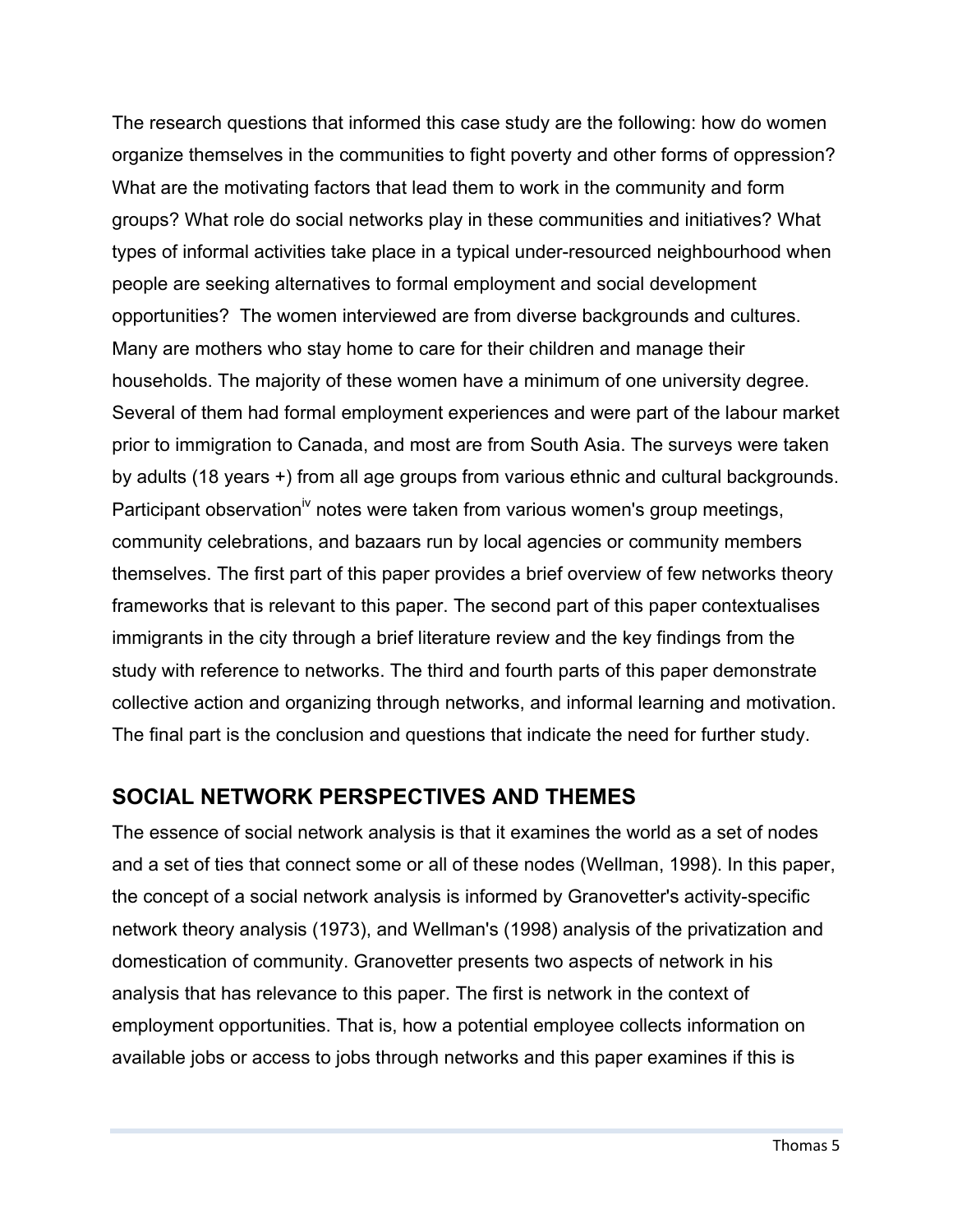relevant for new immigrants who live in the margins of an urban neighbourhood. The second is the notion of 'weak ties" to explore if it is the weak ties that provide the support needed by people whose socio- economic and cultural backgrounds are altered due to transnational migration.

Wellman (1998) in his exploration of community and network illustrate the changing dynamics of community and network spatially and virtually. An important aspect of Wellman's work is the type of communities that are created and formed according to the changing needs of its members. Wellman discuss in detail about how most of the network analysis does not examine formal boundaries as social boundaries. In the context of this study the concept of social boundary is an important one to study to estimate if in fact informal networks formed within a particular neighbourhood or neighbourhoods in a city like Toronto have the capacity to go beyond the geographical and social boundaries of those neighbourhoods. The question is raised while acknowledging the fact that individuals are part of networks that are beyond their geographical boundaries. According to Wellman the complex and specialized nature of personal communities indicates fragmented networks as it provides only few aspects of social support. Does that mean the networks that are formed and stay with in a particular neighbourhood are fragmented in nature therefore affording no potential for expansion? In addition, what are those elements that are missing from the specialized personal networks that create boundaries for these networks? What is the implication of having a fragmented network vs. a loosely bounded and frequently changing network?

I will develop further on his analysis to show some key components of community that need to be analysed differently for people who are in specific geographical or economic situations implied by immigration. As social networks play a huge role in the way new immigrants navigate the city, from finding housing, to accessing services, to making and meeting new friends and neighbours, can this network provide upward mobility in terms of employment and economic opportunities?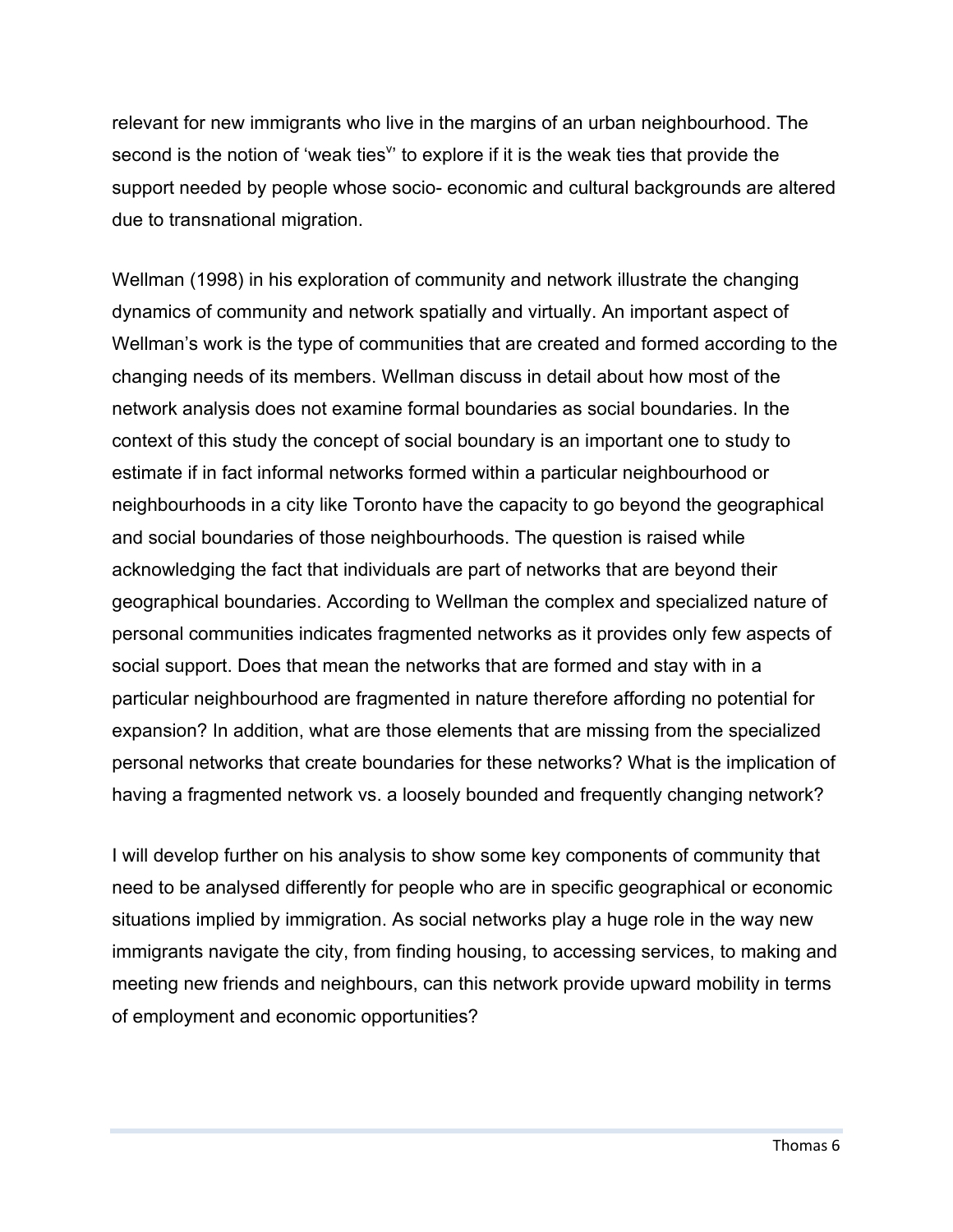The way Wellman (1998) describe complex and specific personalised communities fit in with Granovetter's (1973) explanation of strong ties<sup>vi</sup>. Although contradictory in nature the functions of these types of network as described by Wellman as personalized ties serve the function of 'weak ties' especially in the case of women and elderly people who rely on community and neighbour support for childcare or other needs. Community members who are actively participating in these networks do not necessarily feel strong affinity with the group but because of their particular need they are active (Wellman, 1998). A number of papers reviewed on the topic of social networks (Ryan, 2007; Wellman, 1998; Granovetter, 1973; Brint, 2001;Vithessonthi, 2010; Breiger, 2010) reveal the complex nature of networks in the lives of people in a constantly changing political and socio economic landscape in a city like Toronto. For example, Brint (2001), in his critique of *Gemeinschaft und Gesellschaft* demonstrates the growing complexity of community that translate into networks as both share many similar characteristics. Gemeinshchaft represents community that is made of strong ties and Gesellschaft, with more dispersed ties, represent society.

In the context of participants of this study, it is obvious that there is a merge of all these main characters of both community and society in today's urban networks whether their ties are strong or weak in nature. Yet, for a critical analysis of such networks and their function using a sociological lens in his work, Brint (2001) points out the *Disaggregated approach to community* by Durkheim (1897) that provides two sets of variables to understand and study community. The structural and cultural variable such as dense and demanding social ties; social attachments to and involvements in institutions; traditional occasions and small group size, perceptions of similarity and life style, historical similarities in experiences; common belief and idea systems, moral order and structure of the institution or group. This framework can provide insight to the way networks get formed, and their various functions and outcomes on immigrant population. However, it will be critical not to use typologies to understand the everyday life of an immigrant in the city as it will only show a limited or partial picture.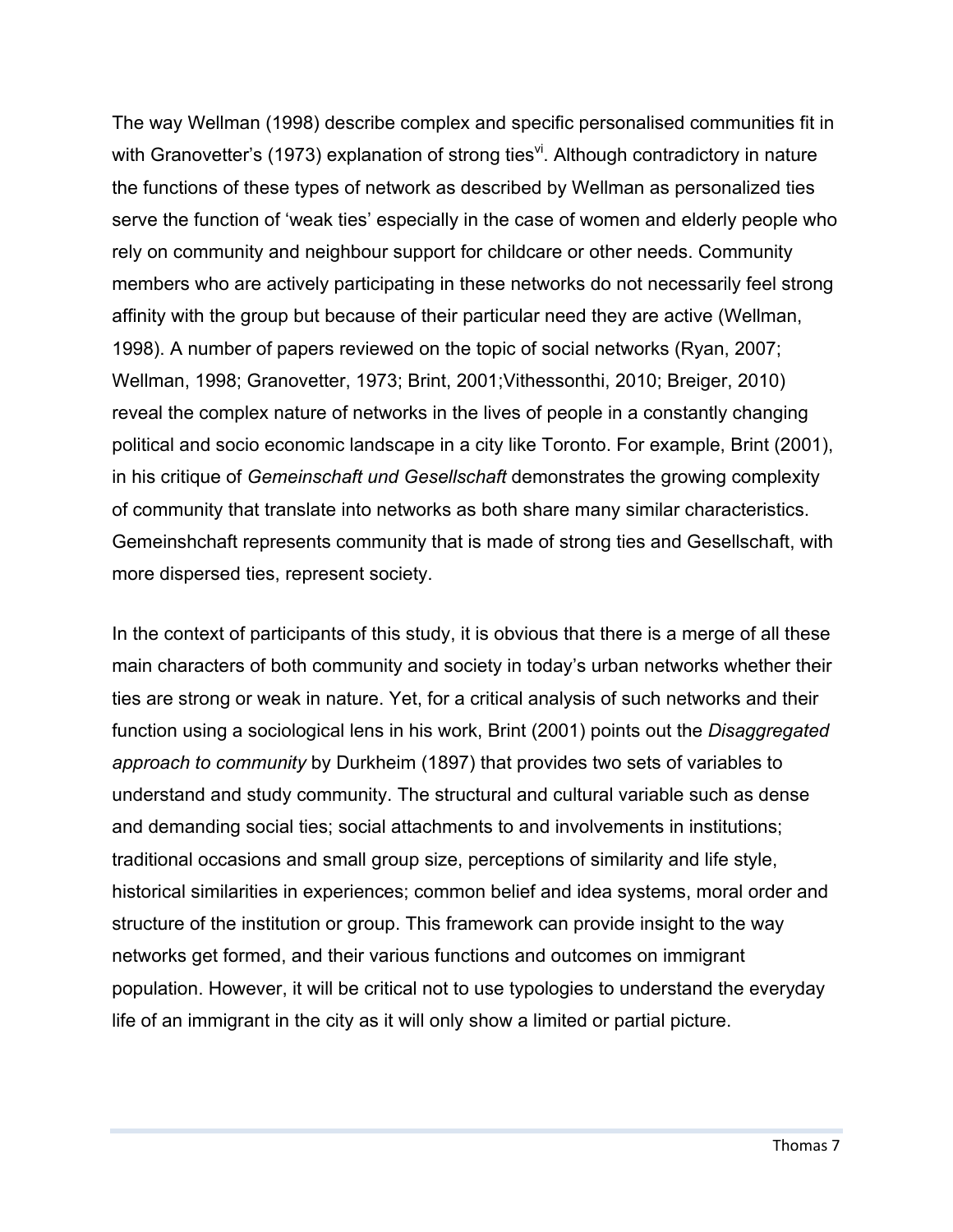Transnational migration and a good majority of immigrants choosing to stay in the urban centers in Canada (HRSDC, 2011**)** make it an important group to study in the context of social network theory. However, to address the many layers and interconnectedness of themes there needs to be new approaches and research methodologies developed. This will allow network analysis to examine the role culture, ethnicity, gender and class play in the forming and running of a network among immigrant communities. As our compiled survey findings from the eight neighbourhoods suggest, new immigrants use networks to collect information and to get involved in community activities. The next section further explores the lives immigrants in the city and some of the issues faced by them within the realm of work and networks.

#### **IMMIGRANTS IN THE CITY**

Globalization has been enhanced by technology and has boosted immigration to countries such as Canada in the last few decades (Goliath, 2007). Thousands of people arrive each year on a regular basis through the immigration system in Canada. According to Statistics Canada, between 1991 and 2000, 2.2 million people arrived in Canada as immigrants (Chui, 2011). A majority of these immigrants came through the skilled category. In the last decade, immigrants to Canada have been from the developing nations; mainly China, India and the Philippines, and over half of them are women (CIC, 2009; Shan, 2009; Hou, 2007). The criteria by which skilled-category immigrants are selected indicate that they are highly educated and were part of a formal employment sector before coming to Canada<sup>vii</sup>. In 2009 alone, Canada welcomed 77% of their immigrants through the economic category<sup>viii</sup>. Out of these, 47.75% belong to the skilled category (CIC, 2009). Immigrants are identified as crucial for the socioeconomic development of Canada (CCIRC, 2011; Chui, 2011; CIC, 2005). However, research on immigrants and their employment experiences reveals that the labour market is highly inaccessible for the immigrant population, especially female immigrants, regardless of their previous educational and employment achievements (Guo, 2010; Mirchandani, 2004; Mojab, 1999; Maitra, 2010; Ng, 1996; Vosko, 2009).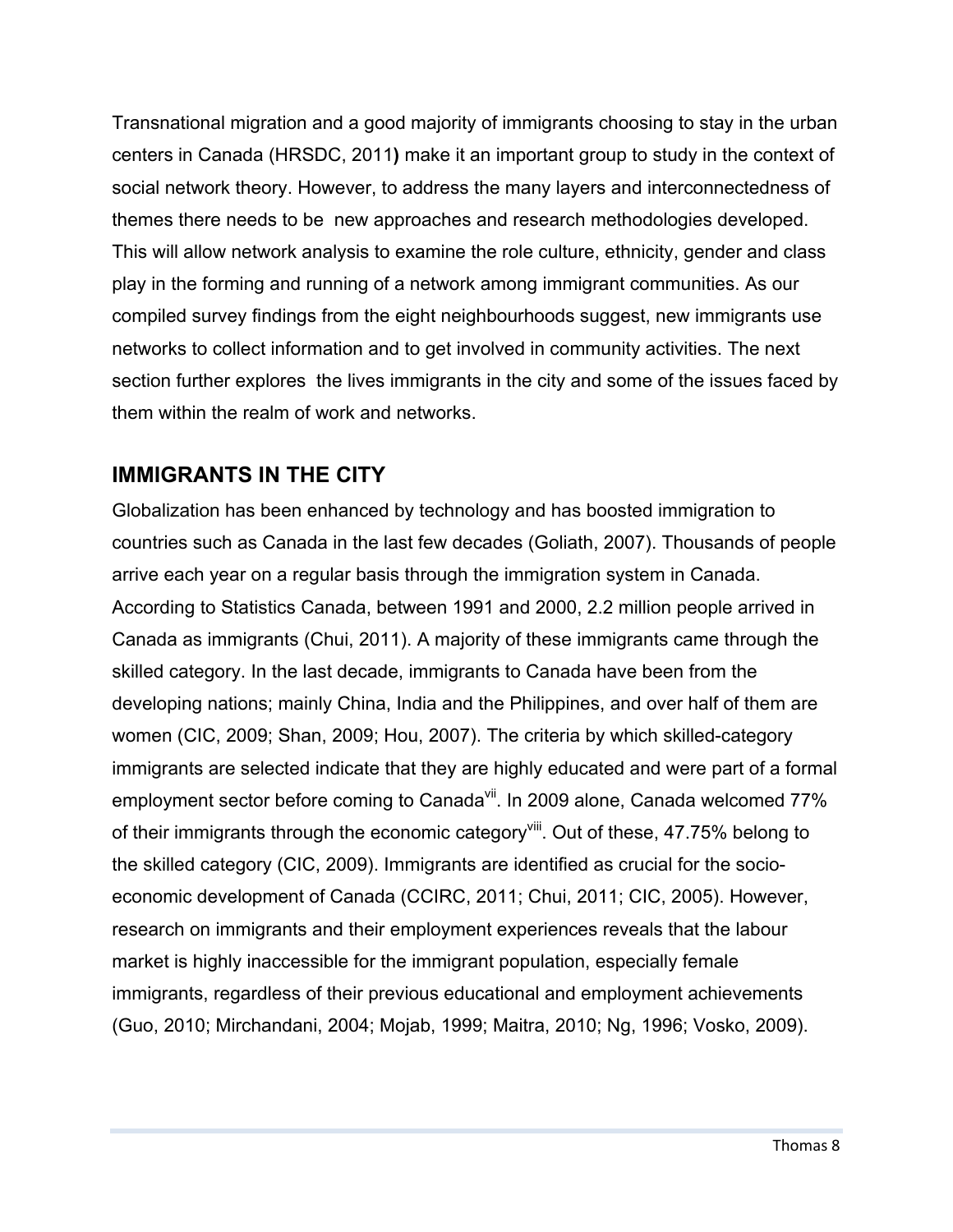Attempts to find alternatives to formal employment and the need for economic survival situate immigrants in a difficult position. A review of relevant literature on immigrants (Ng, 1996; Maitra & Shan, 2007; Guo, 2009; Shan, 2005) identifies an enormous disparity in the job market between immigrant and non-immigrant populations, a reality especially in the case of racial minorities. In addition, several studies on immigration, the job market, and capitalism that have been done in this area have revealed that it is women who are the most vulnerable in this changing job market (Galabuzi, 2006; Guo, 2005; Mirchandani, 2004; Ng, 1996; Vosko, 2008).

According to Statistics Canada (Chui, 2012) immigrant women are most commonly involved in traditional female jobs with 64% of the immigrant women working part time, 10% working in self-employment with an average income of \$ 26,700, and with 11% of their total income coming from government transfers.. While the data does not elaborate on the type of work or localities it is evident from this report that the majority of the immigrant women are involved in some form of precarious work with a possibility of many working informally. Williams (2004) suggests the gender gap in the formal employment sector is indicative of the fact that women find it easier to work informally for cash than work in the formal sector. Comparing this data with the research on informal work and the type of work women do in the sector in countries like Canada indicates that cash work is prevalent among women and is one of their strategies to fight poverty while managing household and child care responsibilities. This resonates well with the study on home based workers and women in own- account selfemployment in the low income brackets as they chose to do this work as a way to manage their household and childcare responsibilities while contributing to the family income (Luxton & Corman, 2001; Maitra, 2011; Phizacklea & Wolkowitz, 1995).

The interviews and participant observation from this particular neighbourhood also confirm these findings. Furthermore, the data from these interviews shed light on how and what specific work choices immigrant women make in these urban communities and the crucial role geographically bound social networks play in their lives in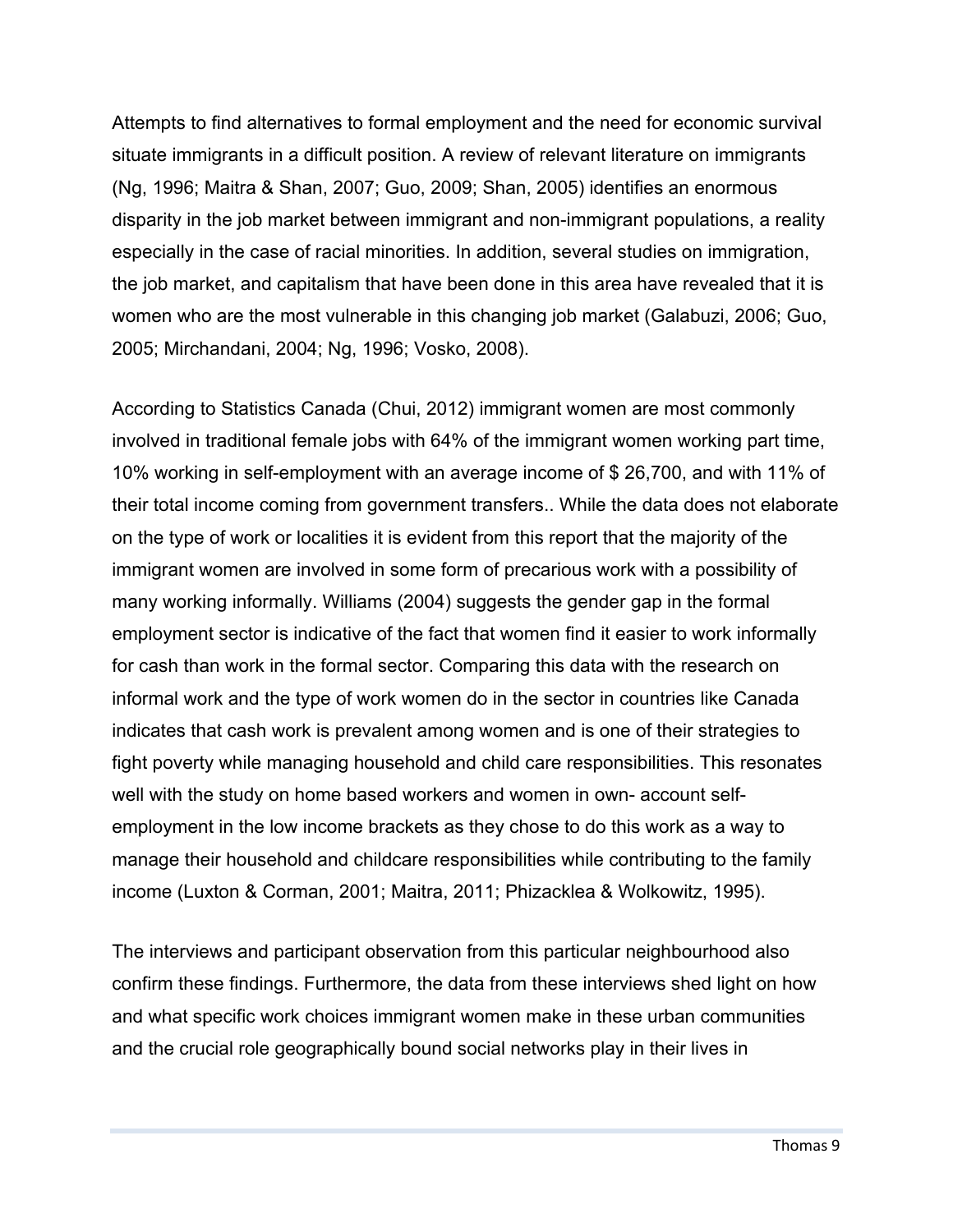coordinating activities and outcomes. The next section of this paper examines the role networks play in coordinating the everyday activities of immigrant women in Toronto.

#### **SOCIAL NETWORKS AND IMMIGRANT WOMEN**

In this study, it is not the virtual networks that were considered for analysis, but networks that are geographically and spatially bound by actual people coordinating in all kinds of situations within communities and neighbourhoods. As per the findings from this study in an immigrant woman's and her family's life, strong and weak ties have different functions. Although strong ties provide emotional and short term economic relief, it is not helping immigrants in their socio economic integration to the new country, as people who are part of their strong ties are also in most cases in similar situation. One of the study participants Kamala from Nepal illustrates this point well in her articulation of support from relatives and friends. In response to the question "who is in your immediate network and how do they help you in settling in Toronto?" she responds:

"I have few cousins and relatives living here, they helped us when we came and whenever there is stress we go to them, we celebrate all our religious holidays together, invite each other for family celebrations. Having extended family here makes you feel less homesick… but they are also in the same boat as we are, trying to find better employment and provide good life for their children so we can't go to them for asking help in such matters."

Questions related to strong ties mostly generated this type of answer from the participants, with two exceptions where strong ties are the only support and network these women have due to cultural and religious reasons. In addition to the strong personal ties a majority of the participants created or joined some informal connections in the community for various purposes.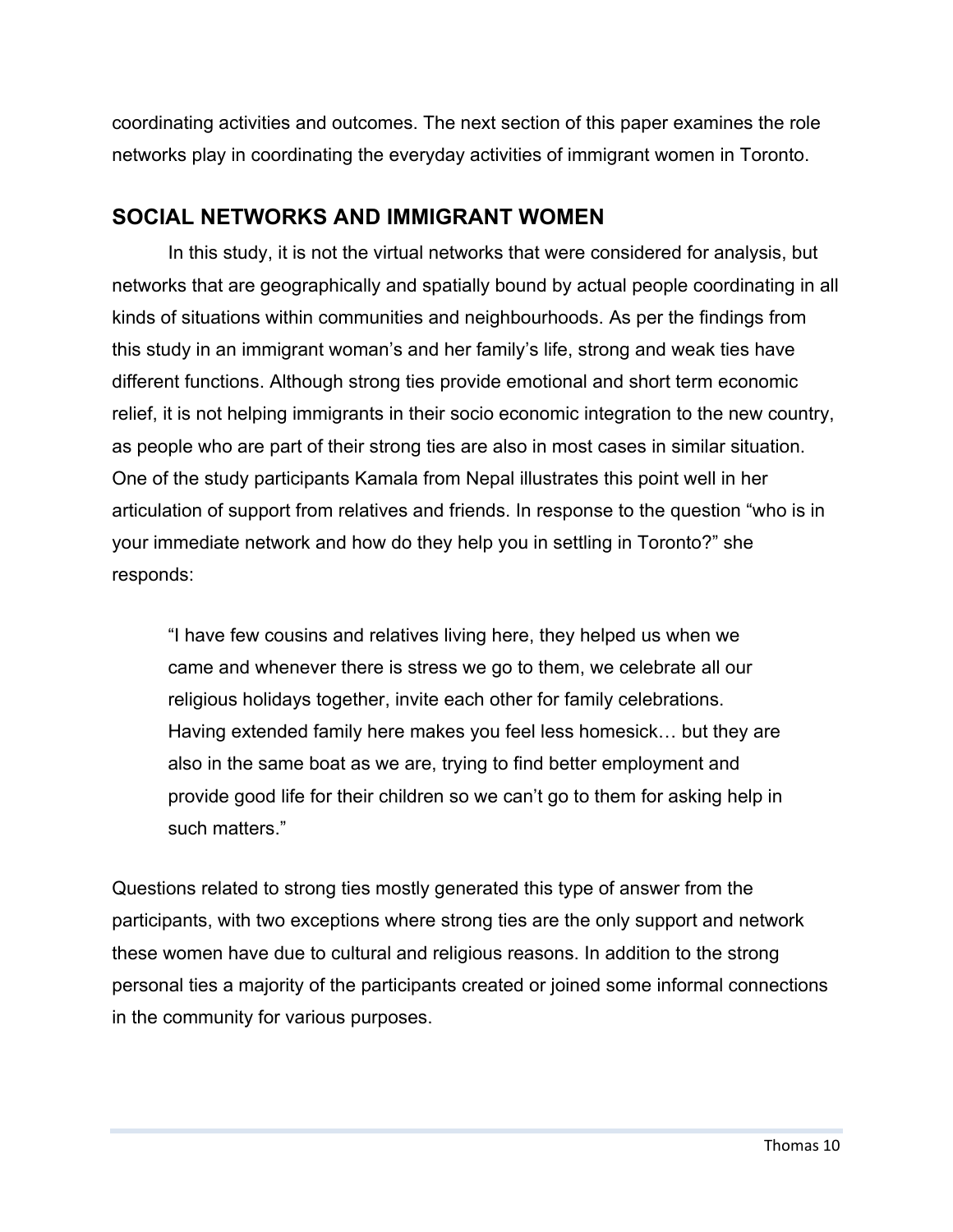It became apparent in the conversation that the notion of networking is not new to many of these women, as they are coming from communities that have strong interpersonal ties that extend to all areas of their lives. It is an everyday aspect of their social organization to have strong networks and support systems from extended family and neighbours. In their adopted country and community, this is difficult to create as social organization, and culture, is different. However, women create these networks through culturally and socially acquired ways: what Granovetter (1973) calls the weak ties. Exploring it through the structural and cultural variables provided in Brint's (2001) work, what became clear is the important role weak ties play among the new immigrant population, especially women.

Thirty-six survey participants who identify themselves as current participants of some community activity said they got involved through a friend (61%) or from the school or community centre in community initiatives. All the interview participants said they did not have any friends in this specific community prior to their arrival but people they knew or met through a mutual acquaintance shared information with them and got them involved in informal work. Probing further on who is considered a friend, it became clear people called all their social connections in the community as friends. Yet, when asked about what is the type of activities they did with these connections, a majority mentioned they see each other in programs or share information on community activity, but never invite or visit these friends to or in their homes. Most of their meetings were in the open places in the community like school parenting centre, gym, and community centre and at local agencies, which once again fit with the description of 'weak ties'.

Wellman (1998) in his analysis of community identifies this trend and suggests it is sign of community life. Space plays a huge role in coordination and activating of these networks in the lives of immigrant women living in an urban centre far away from their home country, which indicates the importance of geographically bound communities for people who are in the margins and are placed in a new cultural and social setup. One aspect of these networks that is not discussed in much of the literature reviewed is the ethnic, race and gender relations that influence who is in whose networks and what kind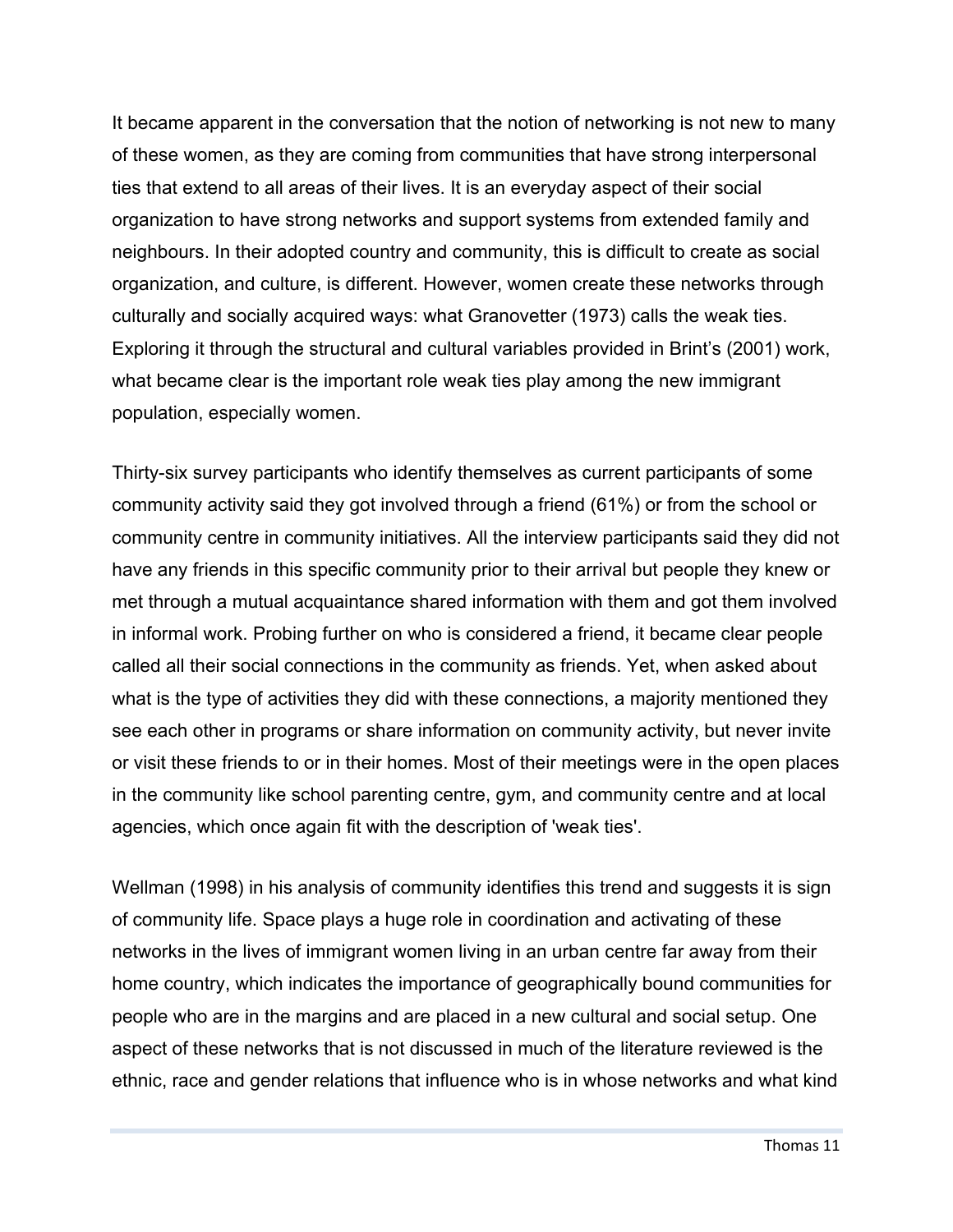of relationship is carried on with each other based on one's ethnic and cultural backgrounds. This is an important theme to explore further and to include in the discussion of the development of methodologies for community groups and minority individuals in the context of network, and social capital.

Questions related to employment in the context of network also indicated that in an immigrant woman's and her family's life weak ties are not playing any significant role in the area of employment. The majority of the participants mentioned that some of their connections inform them of job fairs and other employment related training that comes their way. However, none of the participants knew anyone who got a formal job through their community network. This resonates with Razin (1993) when she argues that the network only facilitates immigrants' introduction to the existing market without efficiently guiding them to the next step. Razin (1993) notes, faced with limited mobility in the formal sector, immigrants rely on informal networks to survive, which confirms what many women participants shared about their work in the informal sector. All of the 12 women interviewed participated in some form of cash work either in the community or at home activities ranging from childcare to cooking and sewing. These activities are identified as typical "women's jobs" in the informal sector and point out the gendered division of labour that extends beyond the boundaries of the household (Carr and Chen, 2001; Harding and Jenkins, 1989, Losby et al., 2002; Windenbank and Williams, 2010).

According to the women interviewed men also find same issues related to employment yet their work for cash or contract is out of their home and most of is situated in the margins of the formal sector. The way networks help facilitate gendered work is another theme to explore in the future studies of networks. Social mobility within the neighbourhood and navigating the nearby facilities came out as a broader theme in this study as a positive outcome. Once again questions related to upward ability rendered negative answers. Sabina from Afghanistan described social mobility this way:

"Women I met in the community told me where to buy spices from my home country, showed the doctor's office, and helped me to get all kind of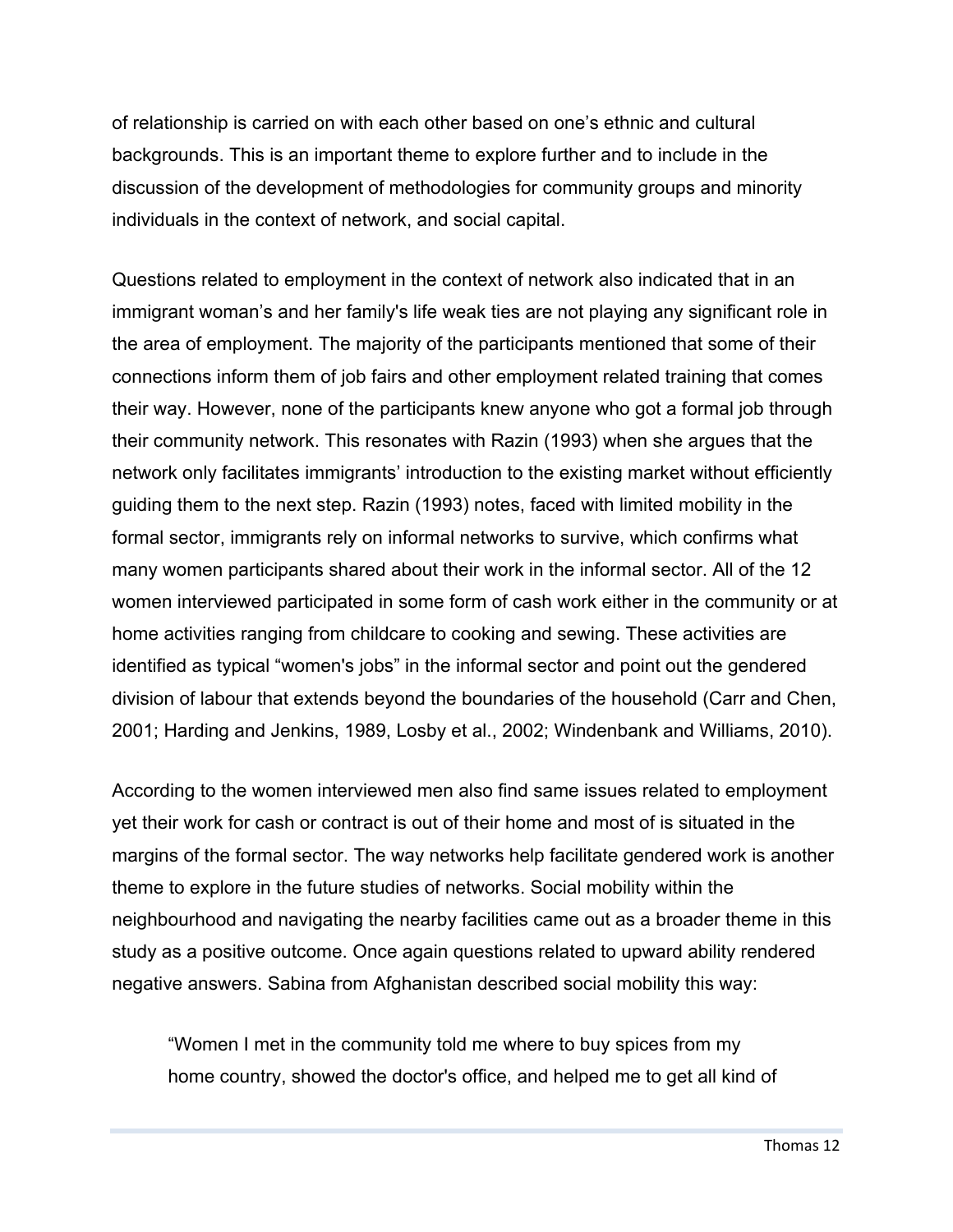information about the community and taught me how the system works. But I haven't met anyone yet who could help me find work in my own field and all the people I know live in this neighbourhood and nobody is doing anything big or important, people are doing survival stuff."

Sabina's comment not only indicates the limitation of her network but also her perception of work and life standards of people in her neighbourhood in which she is also an active participant in whatever activities take place there. Similar experiences were shared by most of the interview participants.

It will be important to explicate the various roles women play in various networks to understand as Wellman (1998) puts it "Women's triple load of work: maintaining the strong ties, weak ties and all other domestic responsibilities". Women playing the central role in creating, maintaining, and promoting networks and her immediate family and neighbours expect her strategizing in each of these network. It is through these informal networks and connections that women sought out the informal work options that helped them to supplement their family income. The work options are gendered in nature and women find it fitting to do what they can to manage their households while earning extra income for the family and find a way to fight isolation. However, to examine the potential for a positive development it is crucial to understand women's choice of work in the sector and their view of work. In addition, outcomes of those work relations and the gendered nature of this work in reinforcing women's identity and place in the household and society also needs to be examined.

These findings suggest 'weak ties' play a significant role for immigrant women in navigating the new social setup. Is there a way for networks to be more impactful? These findings invoke such query. A later section of this paper shows some potential ways it can be impactful if careful attention and adequate support is given to the development of people groups. Learning was pointed out as a positive outcome by all participants despite the fact that this network is not what they see as the potential way for them to find success in Canada. The literature on social networks demonstrates how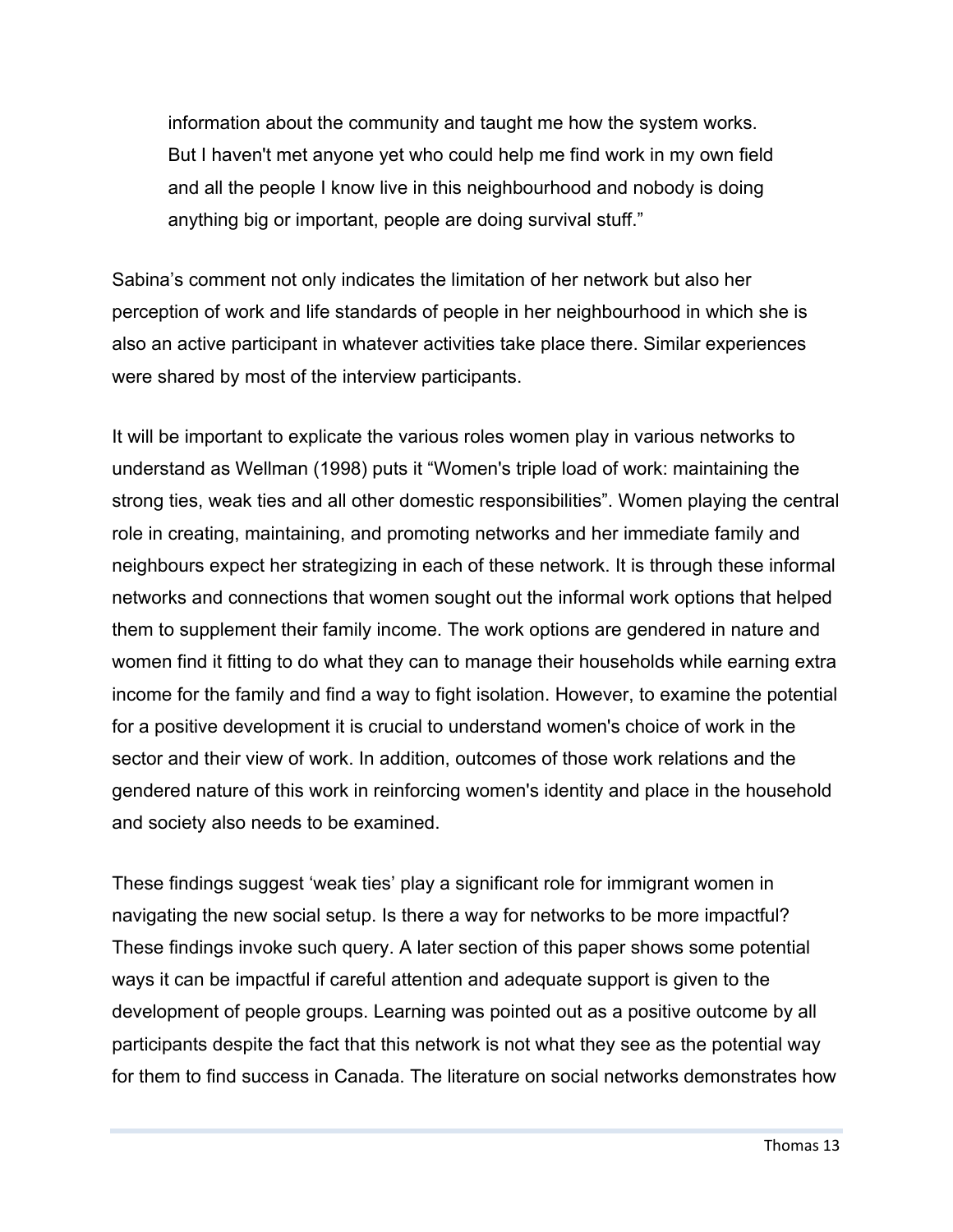networks are key in information sharing. Examining it from an adult education perspective is indicative of the fact that continuous informal learning occurs in this process and is found useful by all participants. The next section of this paper looks at network from a learning perspective and also how that learning leads to collective action and community organizing.

#### **INFORMAL LEARNING AND MOTIVATION**

Livingstone (2008) notes that 95% of Canadians are involved in some form of informal learning activities that they identify as crucial for their growth. It is an area of discussion that many participants noted as a significant part of their informal work. One aspect of informal learning as explained by eighty percent of the women was that they are able to share their knowledge with their consumers and felt their teaching role was an important one. Many of the women interviewed noted how much learning occurs for them through this work at home or in the community. Some of the specific skills mentioned by the participants were learning cultural practises, and acquiring work-related certificates without having to go through a formal institute or school; some examples mentioned of the latter were food-handling and child-minding certificates. Everyone mentioned some form of learning that occurred on a daily basis from their work that helped them to adapt better to their "adopted country". Many women interviewed saw learning and sharing of knowledge as dignified ways of participating in networks that provided some form of support for an otherwise isolated journey in this country. Cindy, one of the childminders, highlights the feeling that women share,

"Although money is not good, what makes me happy in my work is that I provide great service to my community and neighbours. l look after their children, teach them discipline and I share with them what I know of as good parenting."

Another aspect of networking that came up in this inquiry was the way this community started organizing to better their lives and opportunities. Although many felt external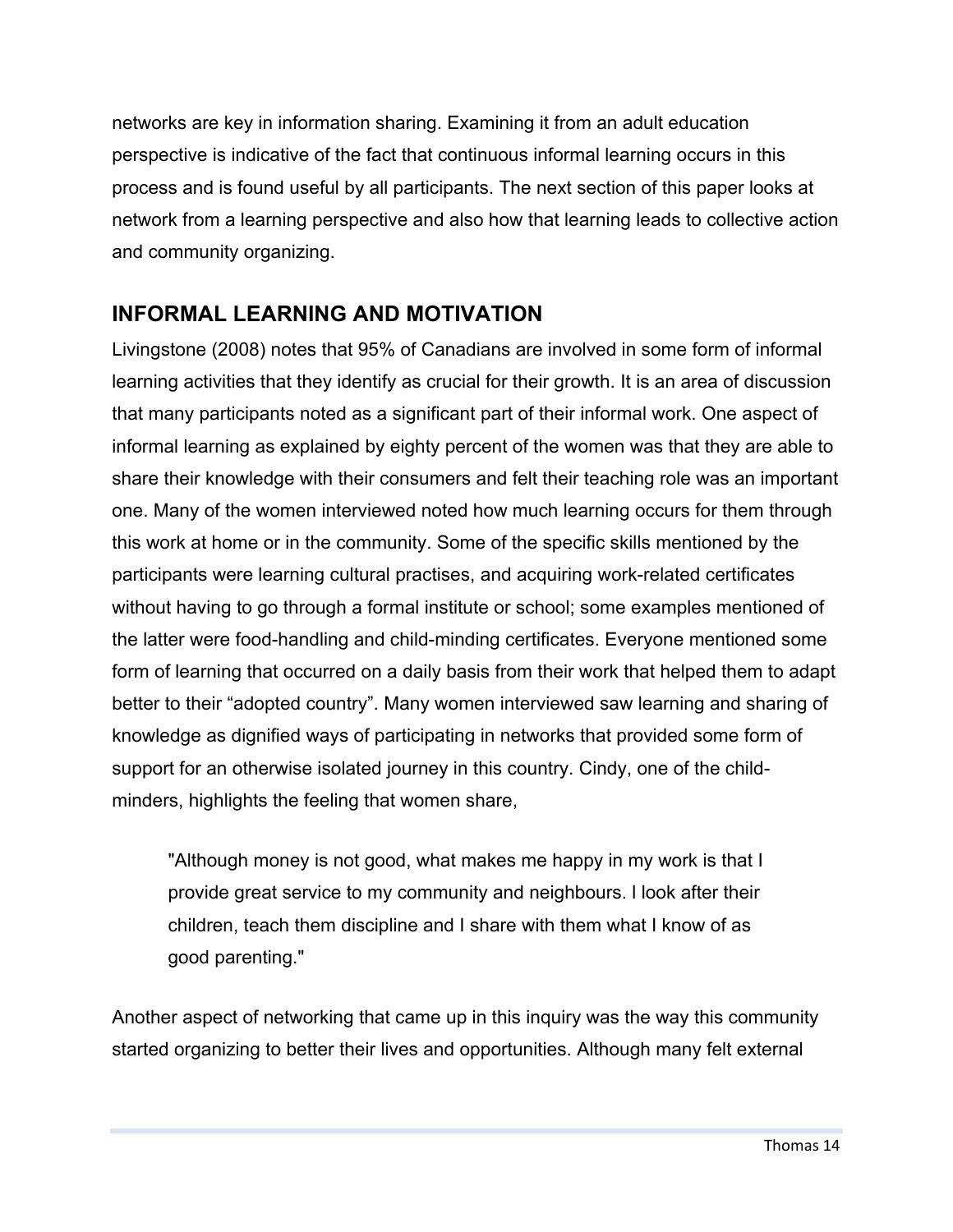opportunities were limited, by organizing in the community it helped them create opportunities within and among themselves, and also brought their voice out from the neighbourhood. Exploring the findings through a community development framework identifies that these communities have created structures with minimal support and some collaboration with a local agency promoting community development initiatives.

Drawing on social network theory (Granovetter, 1973) and a community development perspective by Christenson (1989), this analysis explored further on different dimensions of social networks and community action plans developed and run by local people that are informal in nature and proactive in terms of advocacy, leadership development, and community ownership in fighting various forms of oppressive situations. Granovetter argues that the 'weak ties' in a network are essential for individuals to integrate well into modern society and to resist various forms of alienation. Observation from this highly populated and diverse neighbourhood suggests people come to trust the 'weak ties' that they created in the few available public and social spaces to navigate this new country and culture.

Survey findings indicate that people get involved and learn of their community and neighbourhood through networks. They often join groups or activities by hearing of them from a neighbour or community member not necessarily in their immediate connection. The majority of the women who were part of the survey as well as of the interviews suggest how these informal networks become their main connection point with the community in which they live. It is in these informal networks that they find ways to fight economic and social deprivation caused by an inaccessible labour market and hegemonic cultural practises of their host country.

Two examples of such community-owned structures are the Women's and Youth councils in this particular neighbourhood. The main themes that emerged from examining the councils were a sense of ownership in the community and within the group, strong leadership, and high networking skills among 'weak ties', commitment to social change and advocacy, and independence in running an organizational model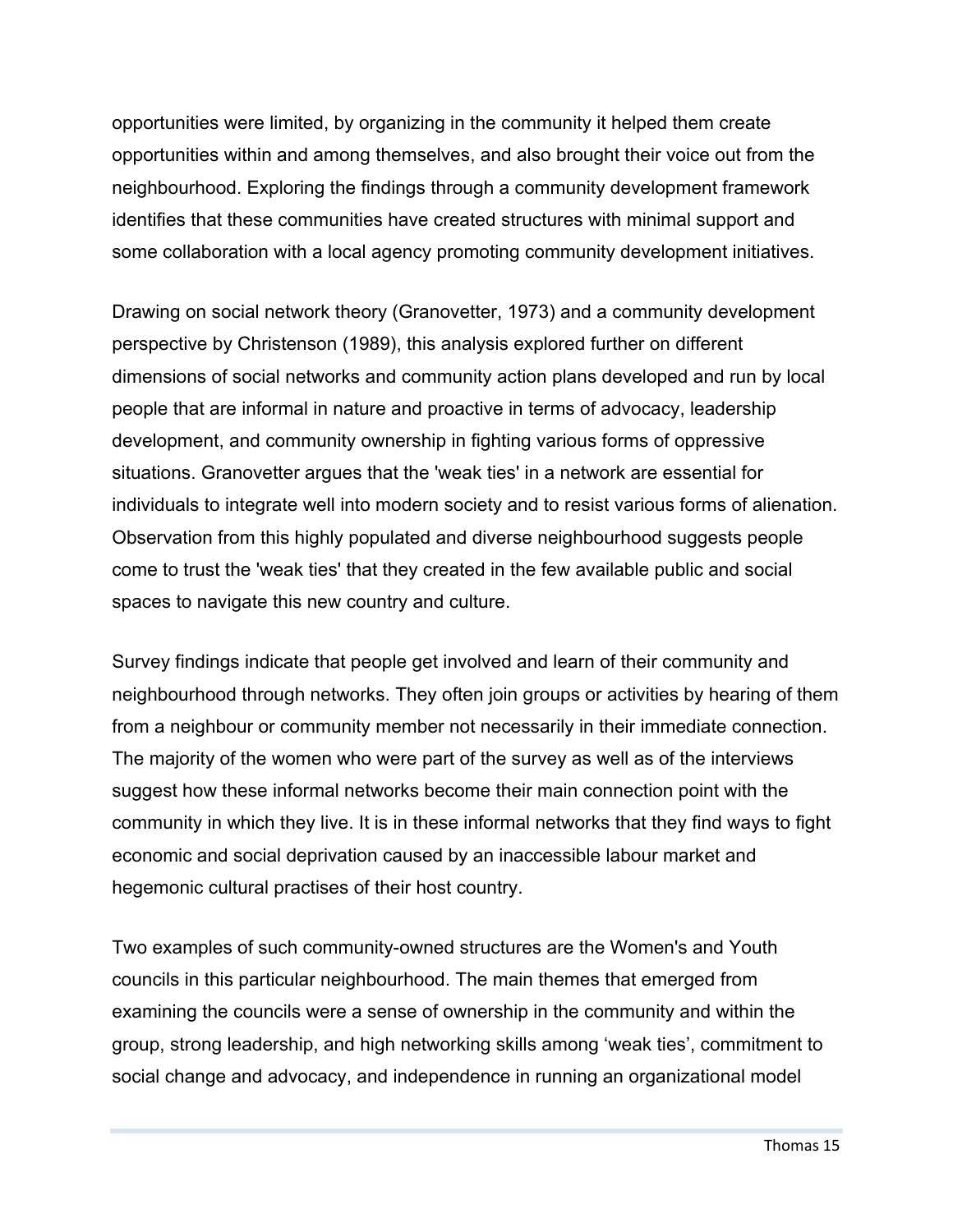group. Furthermore, less financial reliance on external sources to run local events, maximum use of human capital from within the community, and the promotion of economic and social development activities through locally led and run initiatives were also found to be unique to these councils.

All activities that take place within the neighbourhood and the ways in which all interactions take place are informal in nature; however, the way the councils are structured make it formal enough to meet the standard of civic society organization. With specific goals to fight the barriers that are faced by the community and created by external forces (such as an inaccessible labour market), these councils excel in knowing their community well. This helps them to find ways to create policies and programs that are accessible to other community members while inviting other agencies as partners. In order to make development successful and people-centered, it is critical to make initiatives accessible, and inclusive of people's needs and experiences. This is one of the strengths of this council: seeking partnership with agencies while modifying what is accomplished through the partnership according to the needs of its community. Furthermore, through this process, the marginalized voices of people are heard, and their experiences and concerns are validated.

The key findings from observation and conversation with the council members indicate the potential for change through community-owned and run initiatives. Both councils show individuals' agency and competency to bring change to this under-resourced neighbourhood. Another crucial aspect of these councils is the way in which they collaborate with local agencies and the academy to develop various perspectives and expertise. Community ownership and partnership are identified as key in this new community development model that foster social change as it is suggested in all sustainable community development models. This collaborative work is of particular importance at this time of funding cuts and restructuring of social service programs in Canada and elsewhere.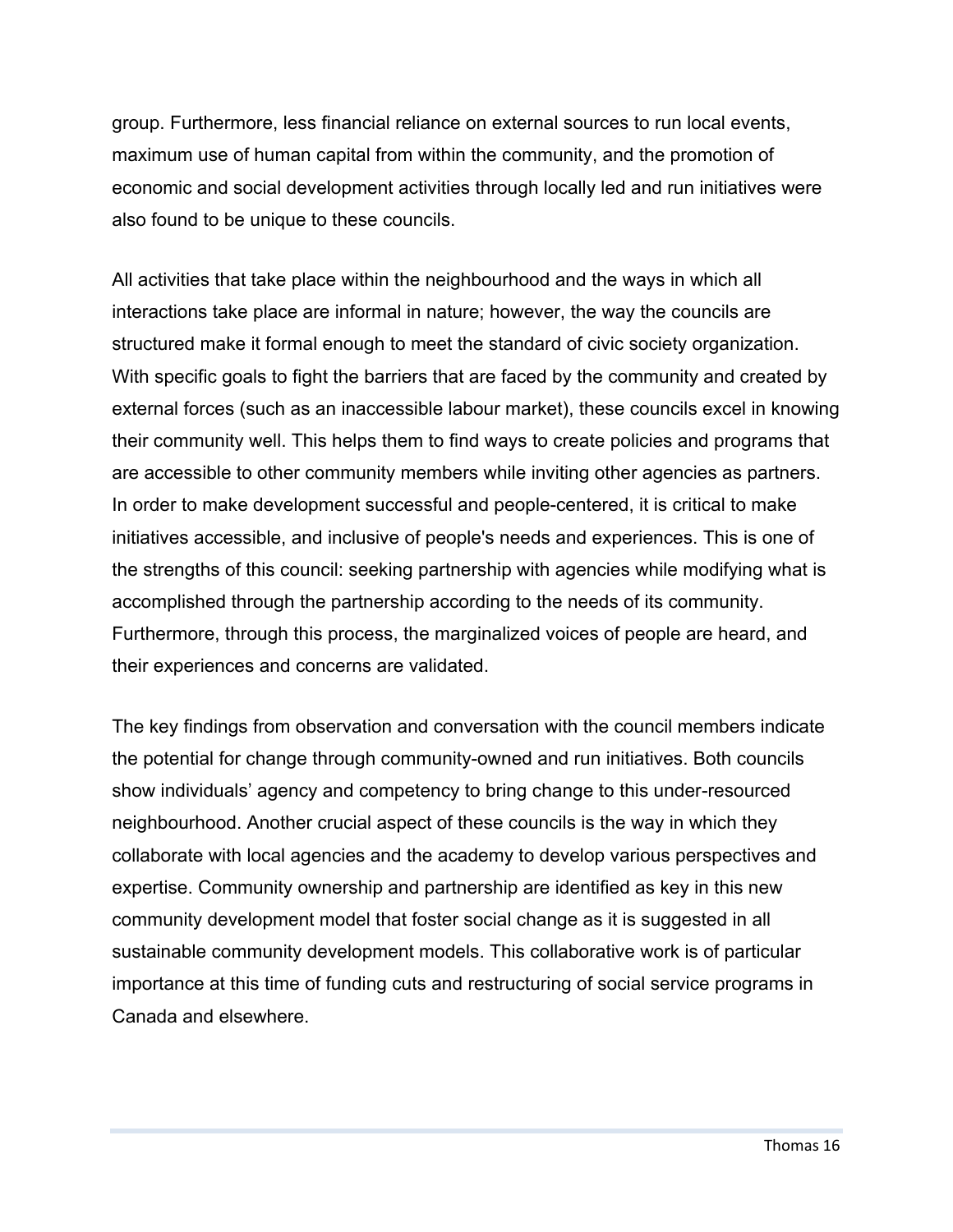Although the initial inquiry revealed that the main motivation for community involvement and informal work was to gain experience and supplement income, further examination revealed that many women got involved because it was a way for them to create community in a new place. Survey findings also suggest a good majority joined in community activities to help their neighbours or learn new things. An in-depth analysis shows poverty and other barriers are motivating factors in initially getting involved; however, in the long term, people see it as a way of showing agency and resistance. Furthermore, meeting new people, gaining opportunities for networking, and learning new skills are a few other reasons that keep people active in community work. Learning and motivation are closely connected with this process as the women see that it reinforces their value and commitment as individuals and within groups.

As explained in the work of Arato (1993) these networks show many components of a civil society, although there is no long-term commitment it becomes pace of democratic and communal social relations separated from the state and the market. The irony of such a situation is that it is the capitalist market that set the stage and contribute to the gap that are evident in the social and economic disparity scale among people, yet the same market place values push social relations to get organized and find ways to survive. According to Granovetter, these are social communities with weak ties, and it is created to serve certain purposes for people living in the margins to survive.

#### **CONCLUSION**

Putnam and Goss' (2002) theory on social capital summarizes the benefit of social networks and the positive impact of it on societies and people and shows the relevance of it in our contemporary society. What needs to be developed further based on the findings from this study is the way these special networks are organized and the reasons behind such social organization among people living in the margins. This will help to avoid typology that puts everything into certain brackets. Instead, learning the foundations of these networks will provide meaningful tools to engage and develop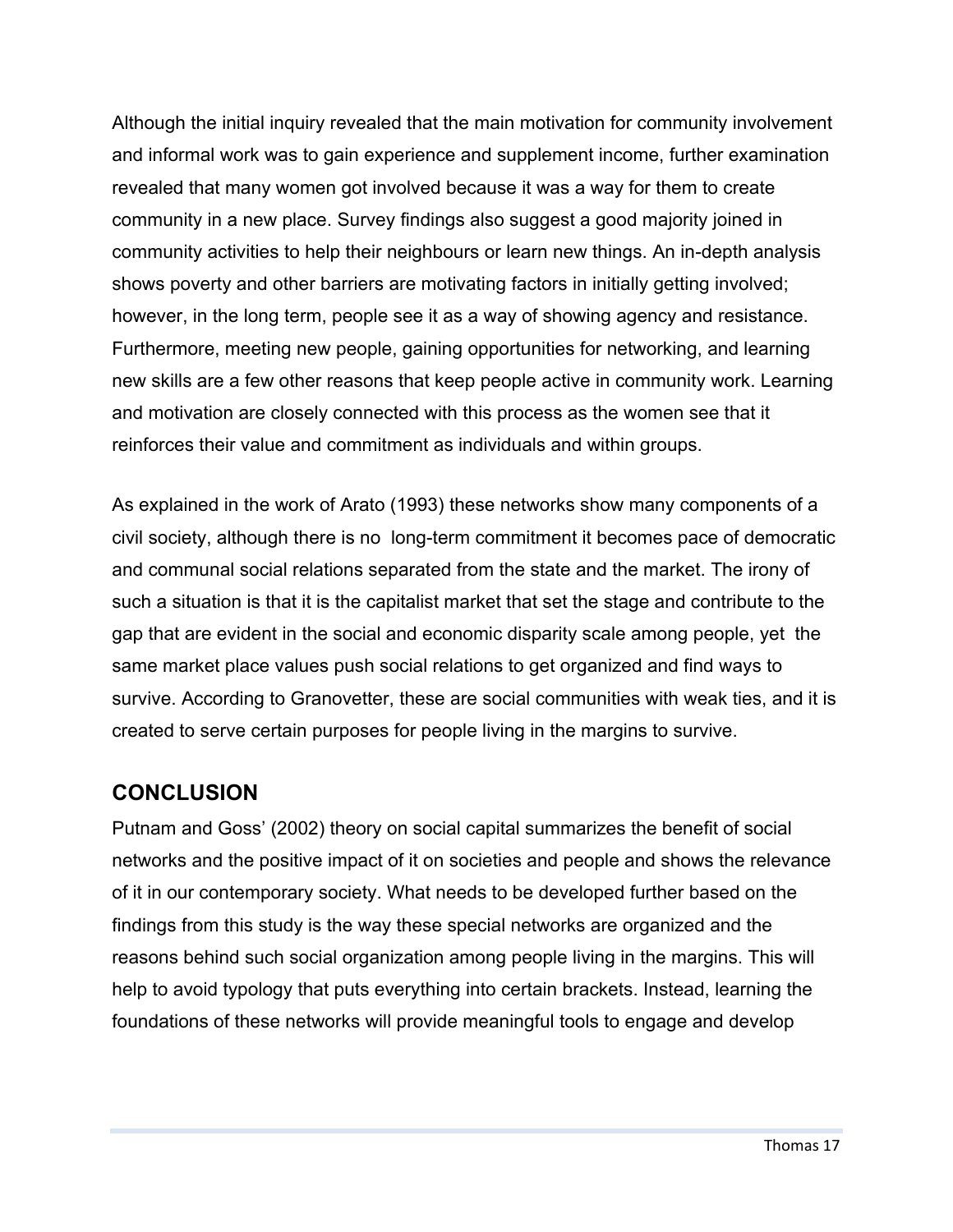plans to help ways in which these networks can be strengthened further and become viable for emancipation and integration of people from the margins to the center.

The findings from this study revealed the role social networks play in the development of informal work among immigrant women in Canada. Analysing the findings from this study using social network theory analysis provided new insights and some of the contradictions of the theory in analyzing a population whose socio- economic situations are changed drastically due to transnational migration. This study also provided some insight into human agency, and revealed the potential for collective action even in the midst of major changes that result from transnational migration and globalization. Findings indicate that the informal sector provide opportunities for growth and participation and can be transformative in nature if opportunities are given to develop further and appropriate methodologies are developed to address the issues at hand. Furthermore, social networks play a huge role in members of a community working together, learning about a new environment and their rights, the breaking of isolation, and the collective agency among individuals to fight common issues.

This analysis shed light on many aspects of an immigrant women's everyday life by exploring aspects of learning both formal and informal, the importance of geographically bound networks, social and economic mobility that is possible through these connections, and fragmented ties with a potential for expansion. Women who were part of this study conveyed the importance of having an equal voice, equal opportunity, and acknowledgment of an individual's potential for leadership and social change. An observation of the councils of women and youth in the neighbourhood suggests grassroot level movements are powerful as they reflect the unified voice of people who are often unheard. This study demonstrates the importance of understanding the learning process encountered in adjusting to a new country, especially when contextualized within social network theory and situated learning, as participants learn new ways of engaging with each other and their community when faced with difficult situations and an inaccessible labour market.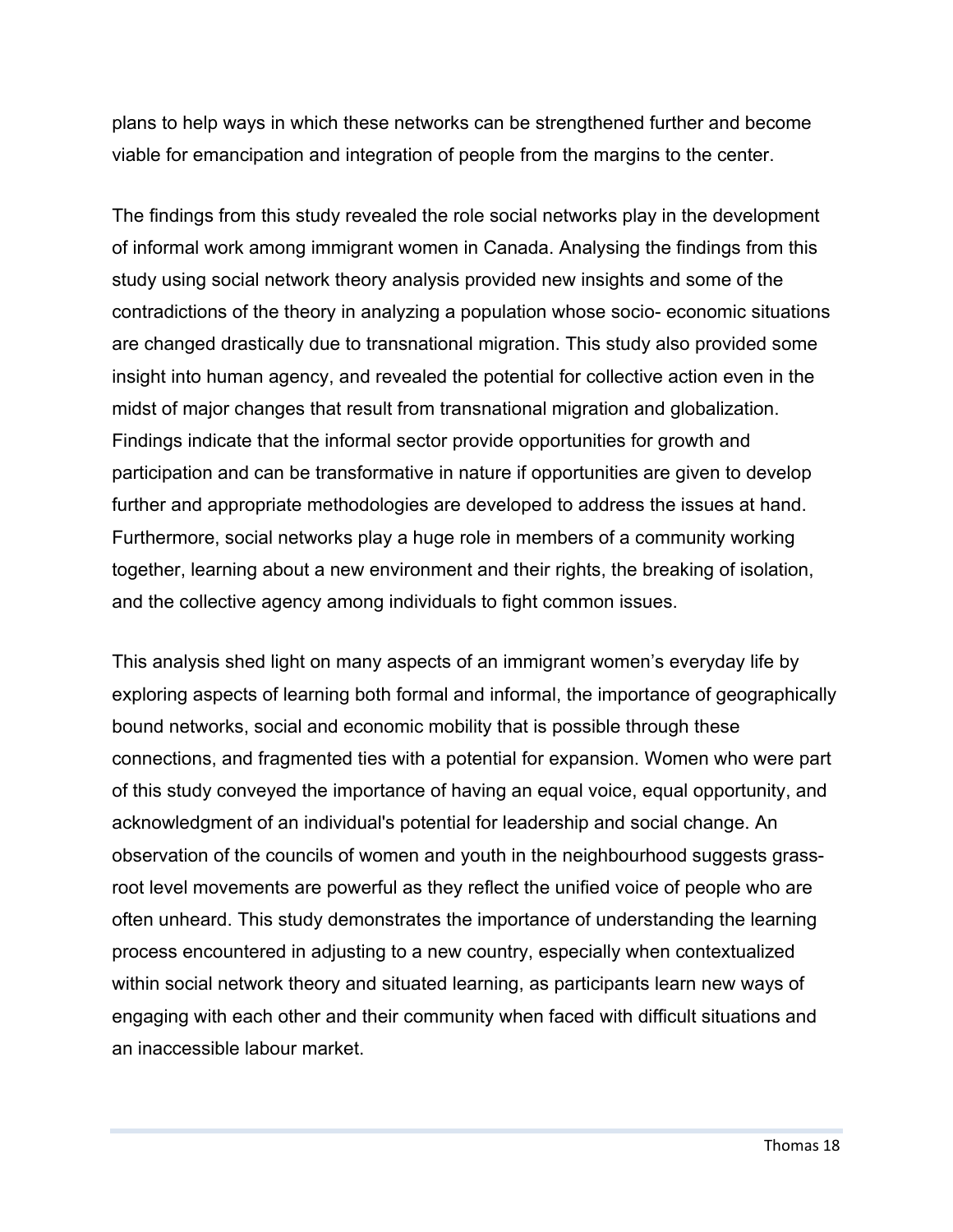#### **REFERENCES**

Arato, A. (1993). *From neo- Marxism to democratic theory: Essays on the Critical Theory of* Soviet-type societies. United States: M.E.Sharpe Inc.

- Breiger, R.,L. (2004). The analysis of social networks. In M. Hardy, & A. Bryan (Eds.), The *handbook of data analysis* (pp. 505-526). Sage Publications.
- Brint, S. (2001). Gemeinschaft revisited: A critique and reconstruction of the community concept. Sociological Theory, 19(1) http://www.asanet.org/images/members/docs/pdf/featured/soth125.pdf;
- Carr, M., & Chen, M. A. (2001). *Globalization and the informal economy: How global trade and investment impact on the working poor.* USA: WIEGO. Retrieved from http://www.ilo.org/wcmsp5/groups/public/--ed\_emp/documents/publication/wcms\_122053.pdf
- CBC. Immigrant settlement funds cut for Ontario. Retrieved 04/14, 2011, from http://ca.news.yahoo.com/immigrant-settlement-agencies-gta-lose-funding-20101223-041740-665.html
- Christenson, J. (1989). *Themes of Community Development*. Community Development in Perspective. Iowa State University Press, Ames, Iowa.
- Chui, T. (2012). *Immigrant women.* Retrieved 11/10, 2011, from http://www.statcan.gc.ca/pub/89-503-x/2010001/article/11528-eng.htm
- Chui, T. (2003). Longitudinal survey of immigrants to Canada; process, progress, and prospects. Retrieved 11/12, 2011, from http://publications.gc.ca/collections/Collection/Statcan/89-611-X/89-611-XIE2003001.pdf
- Citizenship and Immigration Canada. (2009). *Canada facts and figures immigrant overview permanent and temporary residents.* (Government No. ISBN 978-1-100-16279-9). Ottawa: Author.
- Galabuzi, G. E. (2006). *"The economic exclusion of racialized communities-A statistical profile",* Canada's apartheid. Toronto: Canadian Scholars Press.
- Goliath. (2007). *Globalization, immigration and the welfare state: A cross-national comparison..* Retrieved 11/10, 2011, from http://goliath.ecnext.com/coms2/gi\_0199-7221958/Globalization-immigration-and-the-welfare.html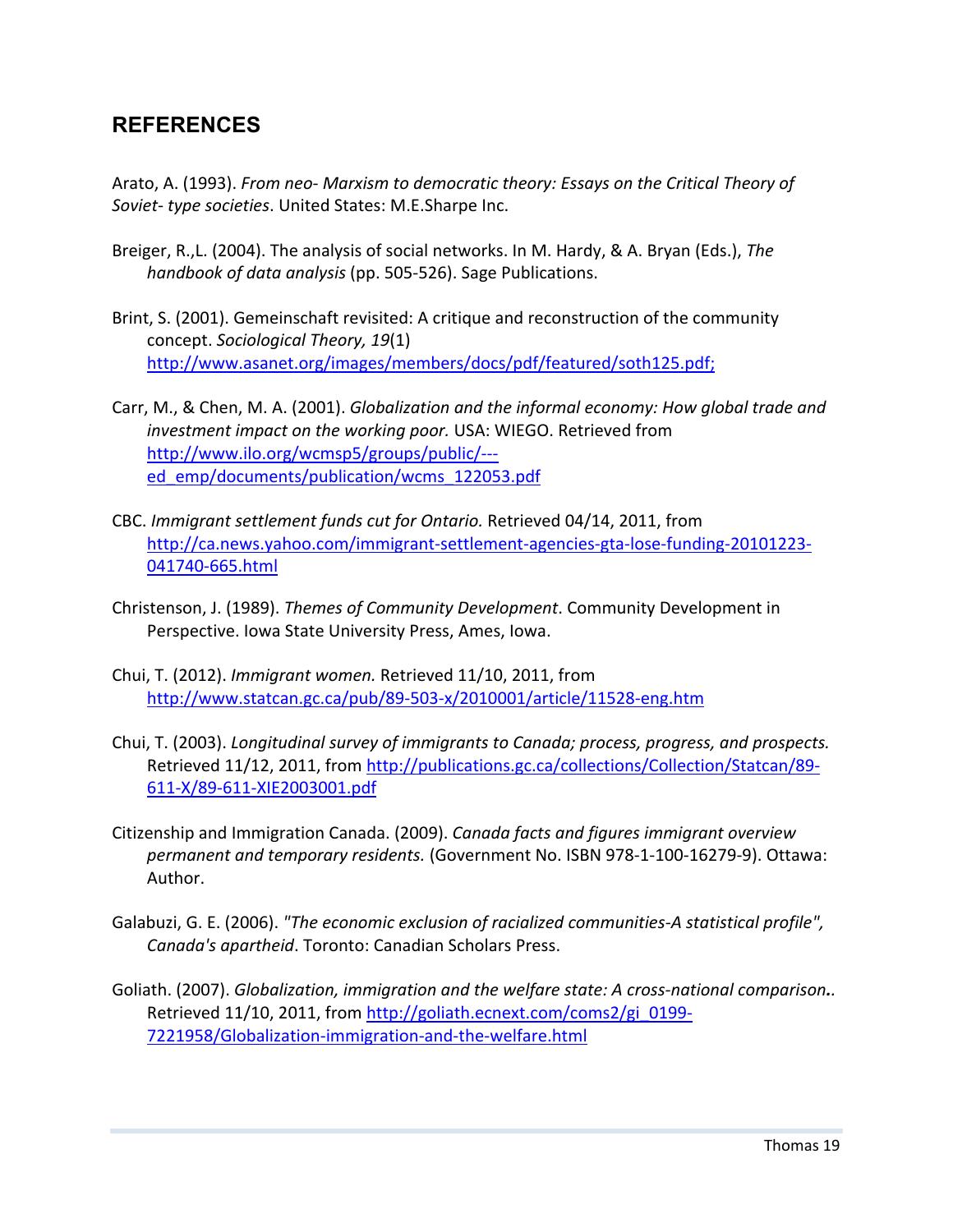- Gou, S. (2005). Difference, deficiency and devaluation: Non recognition of foreign credentials for immigrant professionals in Canada. *Proceedings of the Canadian Association for the* **Study in Adult Education, 124-130.**
- Granovetter, M.,S. (1973). The strength of weak ties. The American Journal of Sociology, 78(6), 1360-1380.
- Granovetter, M.. (2005). The Impact of Social Structure on Economic Outcomes. *Journal of Economic%Perspectives*,!19(1):!33–50.!DOI**:**10.1257/0895330053147958
- Guo, S. (2009). Difference, deficiency and devaluation: Tracing the roots of non-recognition of foreign credentials for immigrant professionals in Canada. Canadian Journal of Studies in *Education, 22(1)*
- Harding, P., & Jenkins, R. (1989). *The myth of hidden economy*. USA: Open University Press.
- Hongxia, S. (2005). *Orientation towards clerical work: Institutional ethnographic study of immigrant W omen's experience and employment-related services.* (Unpublished MA). University of Toronto, Toronto, Canada.
- Hongxia, S. (2009). Shaping the retraining and re-education experiences of immigrant women: The credential and certificate regime in Canada. *International Journal of Life Long Education, 28*(no-3), 353--369.
- Hou, F. (2007). Changes in the initial destination and changes in redistribution of Canada's major immigrant groups: Re examining to the role of group affinity. Centre for Migration *Studies of New York, 41*(3), 19/04/2011. doi:10.1111/j.1747-7379.2007.00090.x
- HRSDC. (2011). *Canadians in context.* Retrieved 11/10, 2011, from  $[http://www4.hrsdc.gc.ca/.3ndic.1t.4r@-eng.jsp?iid=38}](http://www4.hrsdc.gc.ca/.3ndic.1t.4r@-eng.jsp?iid=38)$
- Livingstone, D. W. (2008). Mapping the filed of life long(formal and informal)learning(paid and unpaid) work. In D.W.Livingstone, K. Mirchandini and P. Sawchuk (Ed.), *The future of life long learning and work* (pp. 13-26). Netherlands: Sense Publishers.
- Losby, J. L., Else, J. F., Kingslow, M. E., Edgecomb, E.,L., Malm, E. T., & Kao, V. (2002). *Informal economy literature review.* (Reasesrch paper USA: The Aspen Institute. Retrieved from http://www.kingslow-assoc.com/images/Informal\_Economy\_Lit\_Review.pdf. (Informal Economy)
- Maitra, S. (2011). *Redefining enterprising selves: Exploring the negotiation of South Asian immigrant women working as home-based enclave entrepreneurs.* (PhD, University of Toronto).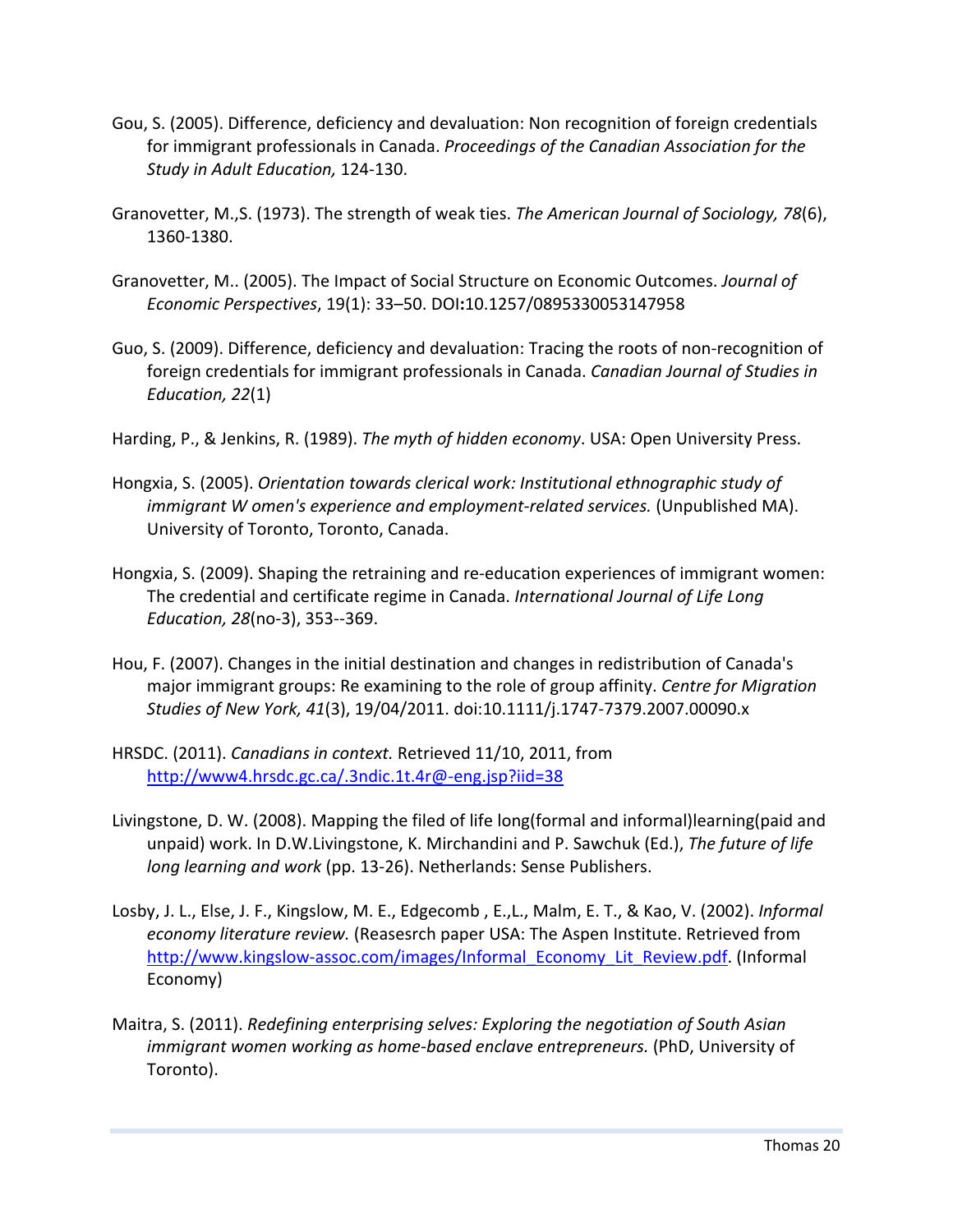- Maitra, S., & Shan, H. (2007). Transgressive vs conformative: Immigrant women learning at contingent work. Journal of Workplace Learning, 19(5), 286-295.
- Marcelli, E., Williams, C.,C., & Jossart, P. (Eds.). (2010). *Informal work in developed nations*. New York: Rutledge.
- Mirchandani, K. (2004). Immigrants matter Canada's social agenda on skill and learning. *Convergence, 37(1), 61.*
- Ng, R. (1996). *Politics of community services*. Halifax: Fernwood Publishing.
- Ryan, L. (2007). Migrant women, social networks and motherhood: The experiences of Irish nurses in Britain. Sociology, 41(2), 295-312. doi: 10.1177/0038038507074975
- Razin, E. (1993). Immigrant entrepreneurs in Israel, Canada, and California. In I. Light, & P. Bachu (Eds.), *Immigration and entrepreneurship* (pp. 97-124). USA: Transaction Publishers.
- Vithessonthi, C. (2010). Knowledge sharing, social networks and organizational transformation. *The Business Review, 15(2)*
- Vosko, L. F. (2008). Precarious employment and lifelong learning: Challenging the paradigm of employability security. In D. W. Liwingstone, K. Mirchandani & P. Sawchuck (Eds.), The *future of lifelong learning and work* (pp. 157-170) Sense Publishers.
- Vosko, L. F. (2009). Gendered labor market insecurities: Manifestations of precarious employment in different locations. In v. Shalla, & W. Clement (Eds.), *Work in tumultuous times* (). Montreal: McGill University press.
- Wellman, B. (1999). From little boxes to loosely bounded networks: The privatization and domestication of community. In J. Lughod (Ed.), *Sociology for the twenty-first century: Continuities and cutting edges* (pp. 94-114). Chicago: University of Chicago Press.
- Windenbank, J., & Williams, C.,C. (2010). Gender and informal work. In E. Marcelli, C. Williams C. & P. Jossart (Eds.), *Informal work in developed world* (pp. 82-96). New York: Routledge.